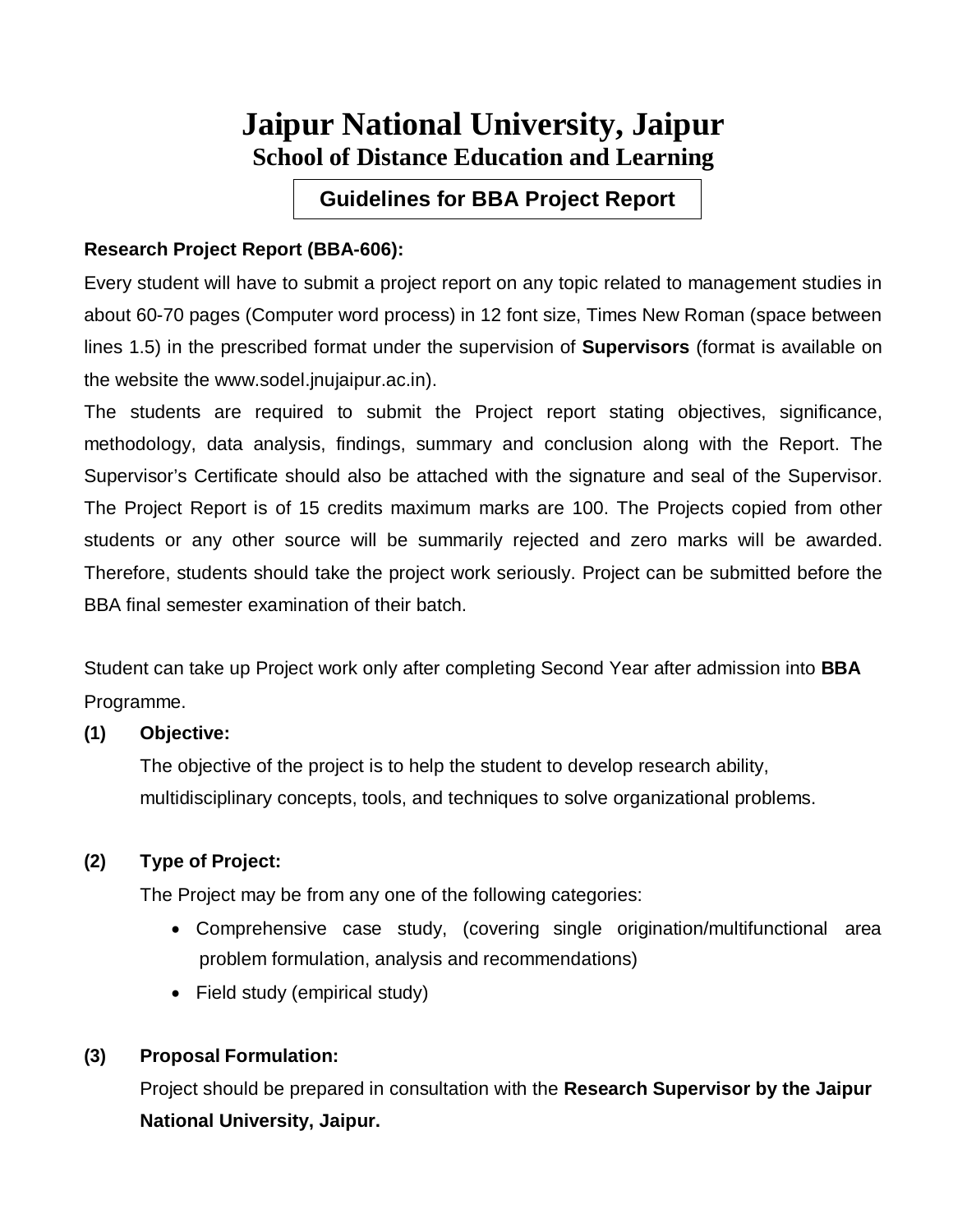#### **(4) Eligible Project Guide:**

- (a) Academic faculty of Management Programme having more than 2 years experience
- (b) Employed "Professionals", holding master's degree in Management or allied discipline, and having a minimum of 5 years of experience on job at Senior Supervisory Level- Assistant Manager and above.

#### **(5) Project Report Formulation:**

- (a) The report should be typed in 12 font, Times New Roman, in 1.5 space in about 70 to 80 pages (excluding appendices and bibliography)
- (b) Each project report must adequately explain the research methodology adopted.
- (c) The Project Report should also contain the following:
	- (i) Certificate of Originality
	- (ii) Certificate of the Supervisor

#### **(6) Submission of the Project Report:**

Only one copy of project report submits to the University. In absence of the project marks, the final year result will not be declared by the university

#### **(7) List to Topics:**

An illustrative list of topics is enclosed to give only an idea as to what kind to topics could be selected for project work. It is advisable that the students select their topics in the respective area of specialization.

#### **(8) Project Evaluation:**

By an examiner approved by the University

#### **(9) Viva Voce:**

There will be no Viva Voce Examination

#### **(10) Enquiries:**

Enquiries regarding the project proposals should be addressed to the University.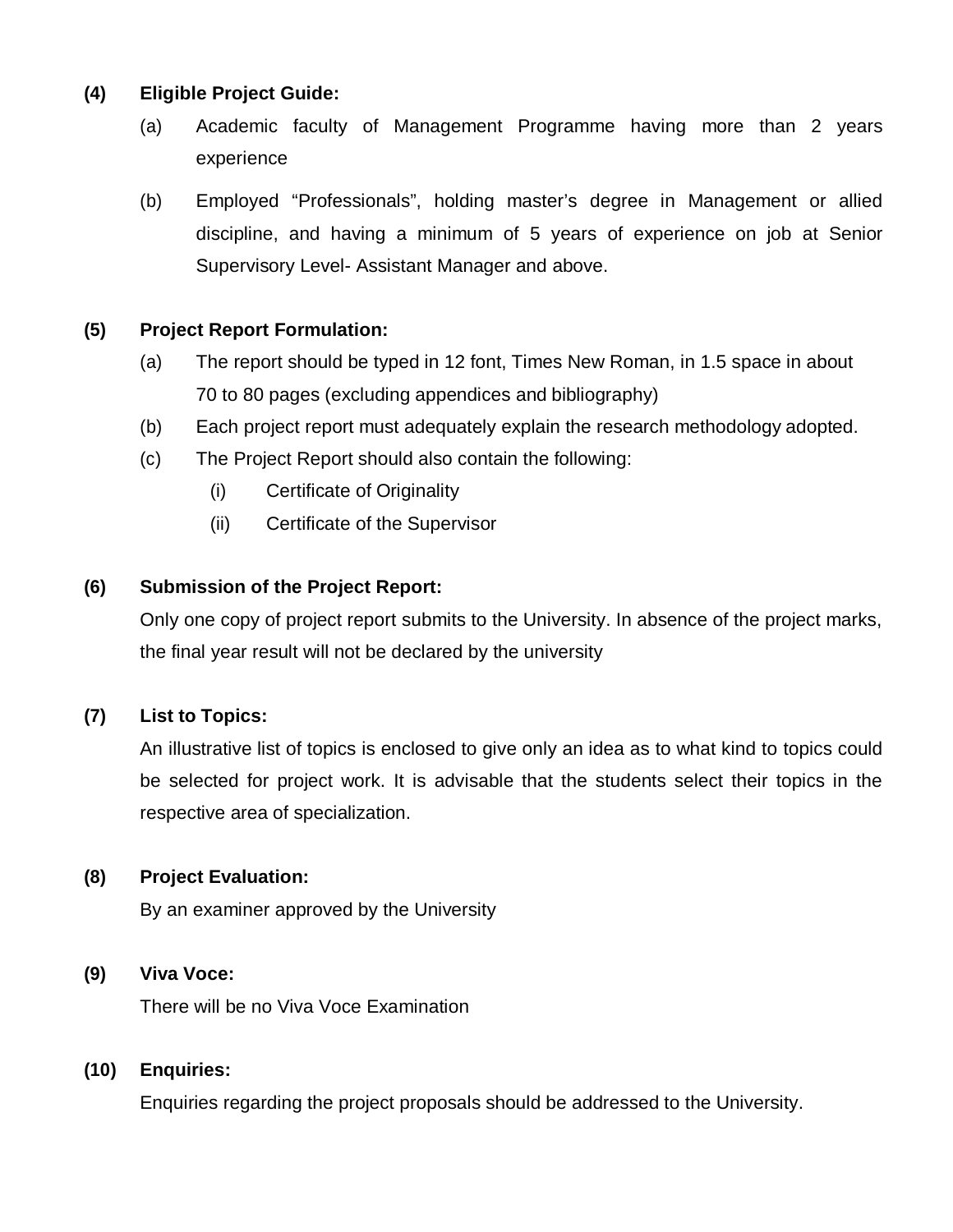#### **Some Important notes while preparing the project proposal:-**

- **Send only one copy of the Project Report at the University.**
- "BBA-606" should be written prominently on the envelope and should be addressed to Head, SODEL.
- The Project Report should be submitted in A-4 size (29 x 20 cm) typed in 1.5 space in a hardbound volume.
- Before binding the Project Report the student should ensure that it contains the Supervisor's Certificate and an Originality Certificate duly signed along with the seal of the Supervisor and Date.
- If any Project Report is received in the absence of the above should be rejected or returned to the student for compliance.
- Kindly mention on the top of the envelope the name, enrollment number specialization and BBA-PROJECT REPORT. This will facilitate sorting out Project Report received.
- Student should keep a copy of the Project Report with him/her. The project will not be returned to the student. It will be kept in the University Library.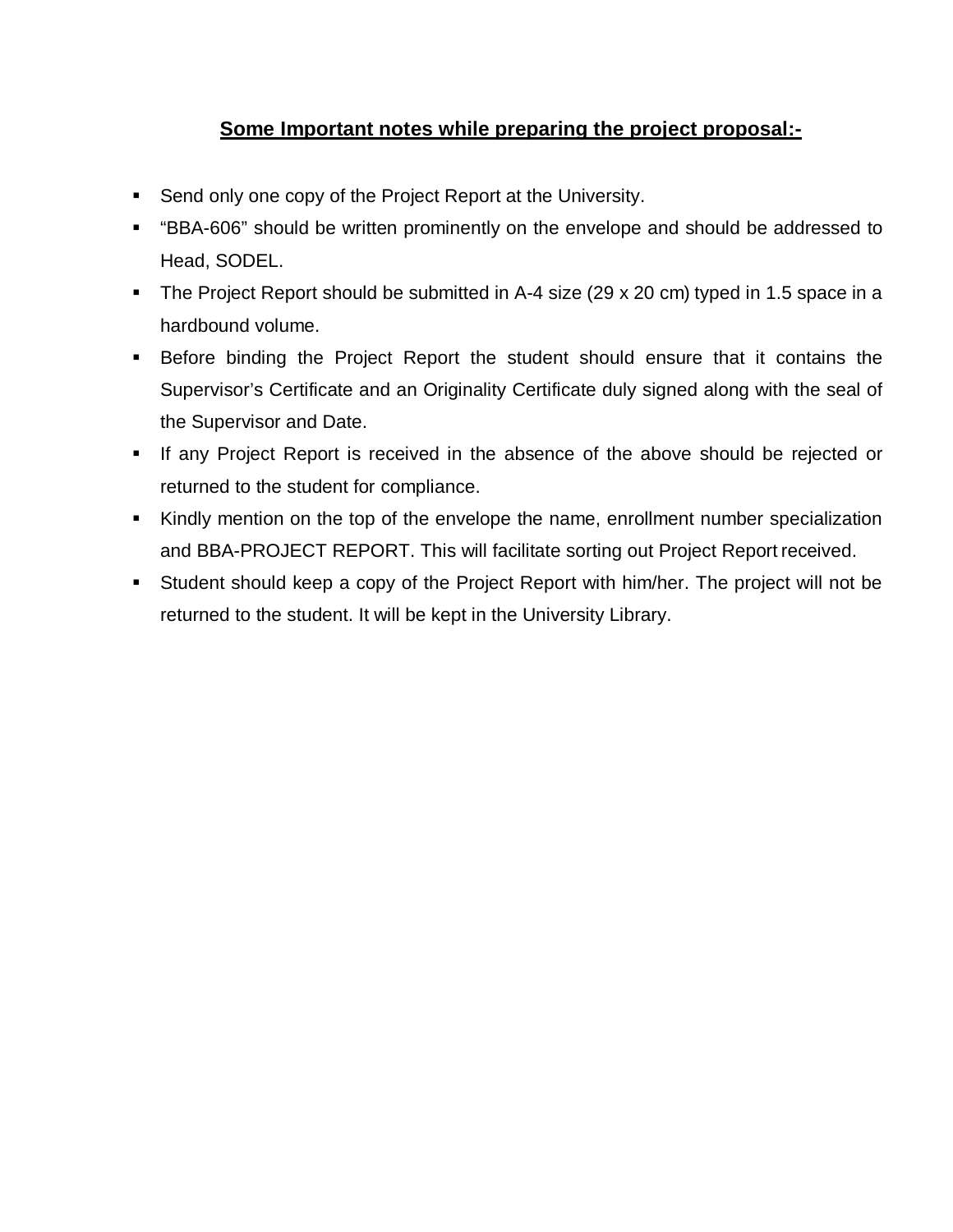### **CERTIFICATE OF ORIGINALITY**

This is to certify that the project report entitled \_\_\_\_\_\_\_\_\_\_\_\_\_\_\_\_\_\_\_\_\_\_\_\_\_\_\_\_

\_ \_

\_ \_

submitted to **Jaipur National University, Jaipur** in partial fulfillment of the requirement for the award of the degree of **BACHELOR OF BUSINESS ADMINISTRATION (BBA)**, is an authentic and original work carried out by Mr. / Ms. \_\_ \_ with enrolment no. **EXECUTE:** under my supervision and guidance.

This project is a genuine work done by the student and has not been submitted whether to this University or to any other University / Institute for the fulfillment of the requirements of any course of study.

 $\overline{a}$ 

Signature of the Student: Signature of the Guide Signature of the Guide Signature of the Guide Date : ………………….. Date: …………………. Name and Address Name, Designation and Name, Designation and

…………………………. …………………………. of the Student:  $\blacksquare$  Address of the Guide:

\_ \_ \_ \_

Enrolment No.: \_\_\_\_\_\_\_\_\_\_\_\_\_\_